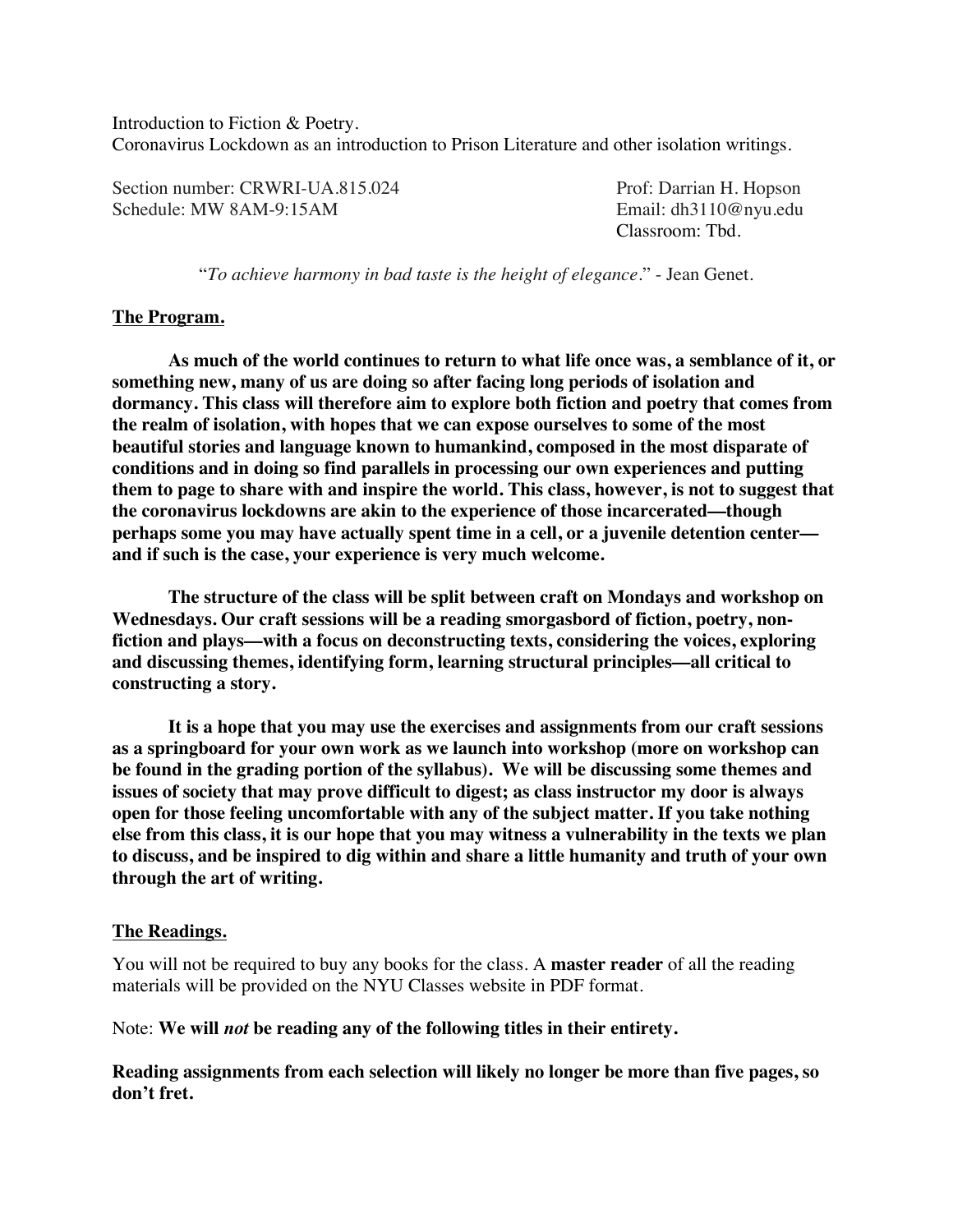**Girl** by Edna O'Brien **Orange Is the New Black** by Piper Kerman **Voronezh Notebooks** by Osip Mandelstam **The Mars Room** by Rachel Kushner **Miracle of the Rose** by Jean Genet **Our Lady of the Flowers** by Jean Genet **The Thief's Journal** by Jean Genet **Girl, Interrupted** by Susanna Kaysen **One Flew Over the Cuckoo's Nest** by Ken Kesey **Letter from a Birmingham Jail** by Martin Luther King, Jr. **Crime and Punishment** by Fyodor Dostoevsky **Not about Nightingales** by Tennessee Williams... **Pisan Cantos** by Ezra Pound **Man's Search for Meaning** by Viktor Frankl **A Place to Stand** by Jimmy Santiago Baca **Writing My Wrongs: Life, Death, and Redemption in an American Prison** by Shaka Senghor **Poems from Prison** by Etheridge Knight **The Ballad of Reading Gaol** by Oscar Wilde **Confessions of the Fox** by Jordy Rosenberg **Poems from Prison** by Etheridge Knight **Various selections** by muMs da Schemer **Milk and Tea** by Linda Michelle Marquardt

# **The Grading Breakdown**

**Participation/Workshops (40 percent)** – It should go without saying—given this is an introduction to fiction and poetry, including a workshop component––much of your grade will hinge on your contribution to the conversation week in and week out. Participation in class during craft discussion and workshop, as well as the depth of your workshop notes of your classmates will be take into account. It is a goal of ours in this course to manifest inspired discussion and debate around writing and the corresponding themes––should you take this on seriously, the benefit of getting in the habit of being vulnerable on a class by class basis will serve you beyond writing, should you choose to pursue the art or not. With that said, **I'll be flexible as to how your grade should be weighted depending on the pulse of the class.**

**Writing Assignments (30 percent)** – There will be a handful of assignments throughout the semester that vary in spec––such as responses to articles, or writing exercises. These will contribute to your final portfolio, so be thoughtful in them, as they will contribute to your final grade.

**Final Portfolio (30 percent)** – **There will be no final project due for the semester**, rather a final portfolio comprising of your writing assignments and two workshop pieces. However, you may not just simply hand in the same thing and expect a final grade. Part of the experience of being a writer is the process of editing and revising––so for the final portfolio, **you will be required to rewrite/edit your pieces** based on the revisions, suggestions and edits that myself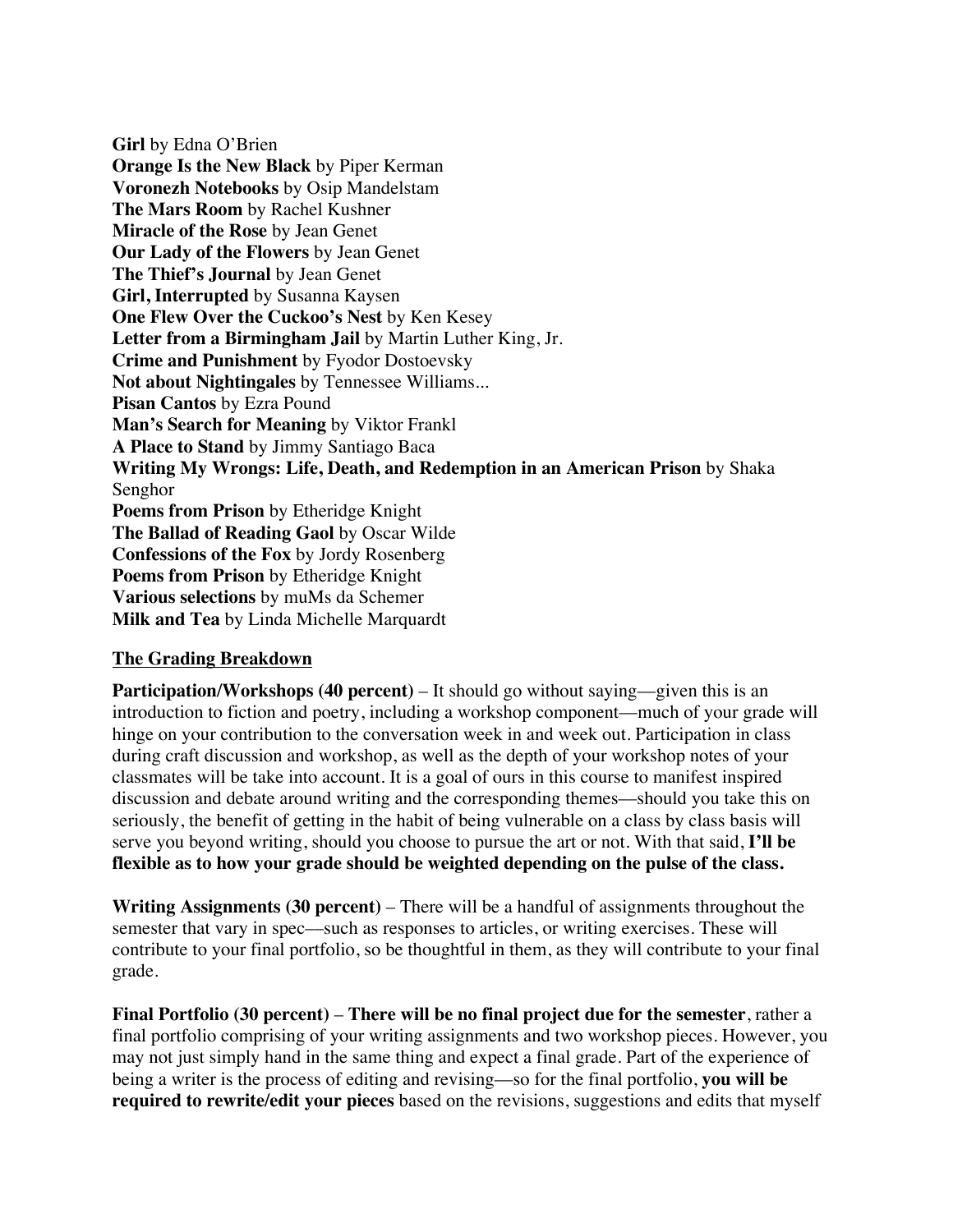and our classmates have given you. Again, a simple regurgitation of your initial submissions will result in a poor grade. As far as the final portfolio submission itself, either a Microsoft Word Document or a PDF featuring all your work in a socially acceptable font face, 12 point, doublespaced. Format exceptions can be made for uncanny fiction and poetry entries.

## **The Schedule.**

\*subject to amendments

#### *Introduction/Expectations.*

**M: Sept. 6 - Labor Day. No Class.**

**W: Sept. 8 – Hellos. "Why you are here?" Expectations, and semester breakdown. Workshop order. Assignment: Write the worst piece of writing you absolutely can, due Sept. 13.** 

*Finding your lockdown/isolation story in alienation.*

**M: Sept. 13 – Fyodor Dostoevsky, "Crime and Punishment."**

**W: Sept. 15 – Craft.**

## *Setting - Prisoners of Circumstance.*

**M: Sept. 20 – Rachel Kushner, "The Mars Room." Edna O'Brien, "Girl." Linda Michelle Marquardt, "Milk and Tea."**

**W: Sept. 22 - Workshop.**

*"We want you to be rehabilitated into the society we want." Agency and how it relates to plot.*

**M: Sept. 27 – Malcolm X, "The Autobiography of Malcolm X." Martin Luther King, Jr. "Letter from Birmingham Jail." How did we "rehabilitate" during lockdown? Assignment: Pick a character in your story and write a letter to their mother, due Oct. 4. W: Sept. 29 - Workshop.**

### *Social/Humanitarian issues from quarantine and POV.*

**M: Oct. 4 – Jordy Rosenberg, "Confessions of the Fox." Oscar Wilde, "The Ballad of Reading Gaol."**

**W: Oct. 6 – Workshop.**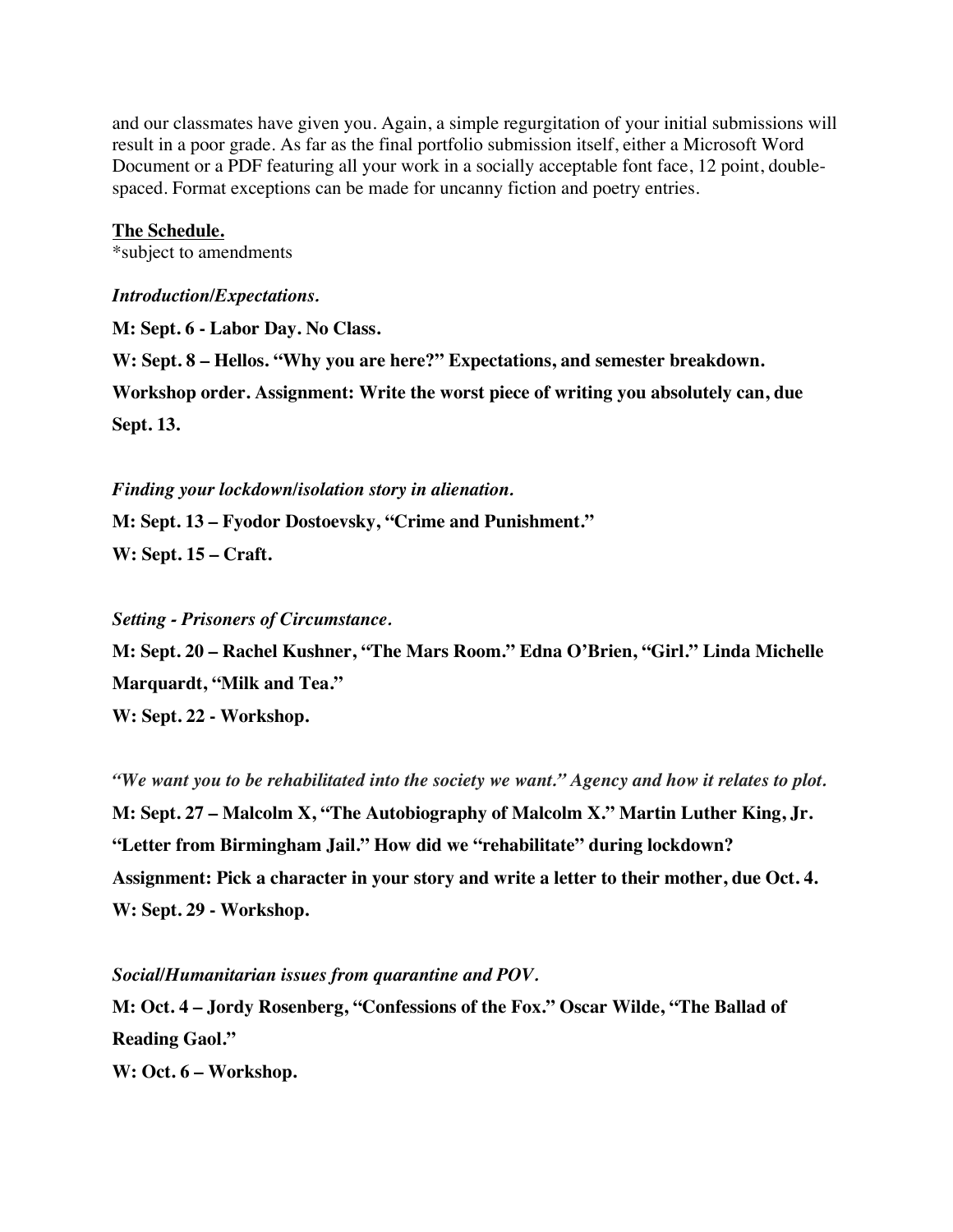*The lingo of forced labor, internment camps, etc., and POV Part 2.*

**M: Oct. 11 – Osip Mandelstam, "Voronezh Notebooks." Viktor Frankl, "Man's Search for Meaning."**

**Assignment: Write an excerpt of poetry for the class "community poem," due Oct. 18. W: Oct. 13 – Workshop.**

*Subverting the narrative - Finding flowers amid a stark graveyard.*

**M: Oct. 18 - Jean Genet, "The Thief's Journal," "Our Lady of the Flowers," "Miracle of the Rose."**

**Assignment: Pick a story about an embarrassing or humiliating moment, and write it in the opposite tone, due Oct. 25.**

**W: Oct. 20 – Workshop.**

*Illness in Isolation.*

**M: Oct. 25 – Susanna Kaysen, "Girl, Interrupted." Ken Kesey, "One Flew Over the Cuckoo's Nest."**

**W: Oct. 27 – Workshop.**

*Do you feel me? Finding "your" voice in lonesome.* **M: Nov. 1 – Etheridge Knight, "Poems from Prison." W: Nov. 3 – Workshop.**

*Do you feel me? Finding "your" voice in lonesome PART 2.* **M: Nov. 8 – Tennessee Williams, "Not About Nightingales." W: Nov. 10 – Workshop.**

*On Writer's Block – Writing out of the void.*

**M: Nov. 15 – Shaka Senghor, "Writing My Wrongs: Life, Death, and Redemption in an American Prison." Jimmy Santiago Baca, "A Place to Stand." Assignment: Make up a word, and write an excerpt about it (without defining it), due Nov. 22.**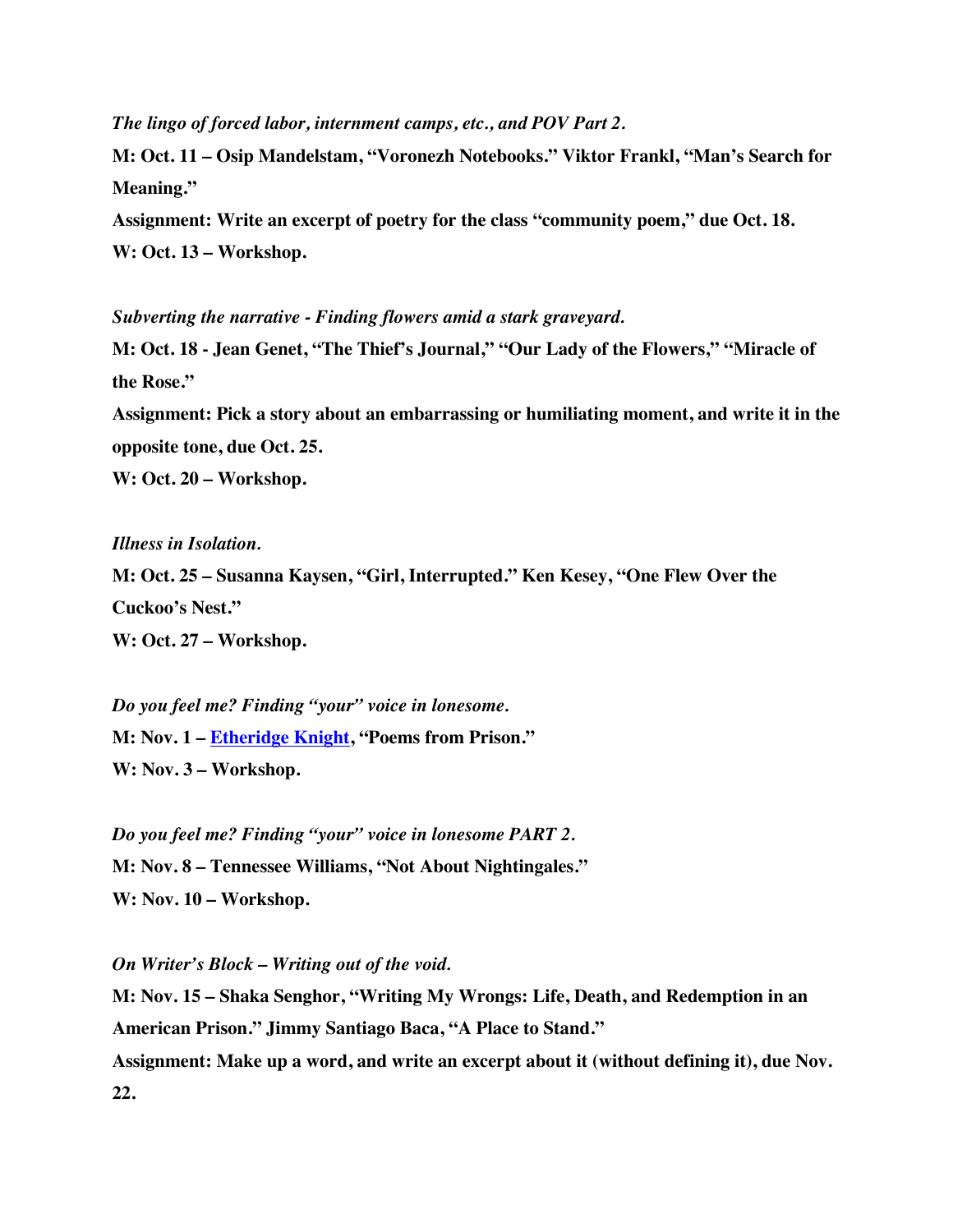**W: Nov. 17 – Workshop.**

*When our heroes suck (and what to do about it).* **M: Nov. 22 – Ezra Pound, "Pisan Cantos." W: Nov. 24 – Workshop.**

#### *Prison depictions in television.*

**M: Nov. 29 – Piper Kerman, "Orange Is the New Black." Various selections by muMs da Schemer. How will television write the COVID-19 pandemic? Assignment: Write a futuristic sensationalistic story about how the COVID-19 pandemic happened, due Dec. 6.**

**W: Dec. 1 – Workshop.**

*So you want to get published? Journals, submissions, cover letters, etc.*

**M: Dec. 6 – Lecture on the business of writing.**

**W: Dec. 8 – Workshop.**

### **M: Dec. 13 – Final Portfolio Due. Last Day of Class. Class readings. Sayonaras and such.**

### **The Workshops.**

Per the schedule, we will begin workshops on the third week of the semester, otherwise known as Wednesday Sept. 22. This will allow everyone in the class to workshop twice at minimum. Whether you'd like to submit fiction, poetry, non-fiction, flash, etc., is at your discretion. A signup form will be available on our class website, where you will be able to choose your date for submission on a first come, first serve basis. When submitting, **please email your piece to me no later than the Wednesday prior to your workshop day**. This will ensure that the rest of your classmates have proper time to read and consider your work. I will then distribute the piece to the class. For those workshopping their classmates' pieces, **please have emailed them a copy of their piece with detailed notes before the day of workshop and be sure to CC me in the email as well**. For those of you attending class in-person, please bring your workshopped pieces to the class for reference. Notes may appear in the form of handwritten and scanned, or annotated on Microsoft Word or Google Docs. As it pertains to editing other students' work in the class, "good" or "bad" simply won't do. When editing, think less about what *you* would like to piece to be, and think more about ways to make the piece the best it can be for what it's trying to achieve. For example, to suggest that Cinderella take revenge on her evil family by slaughtering them in a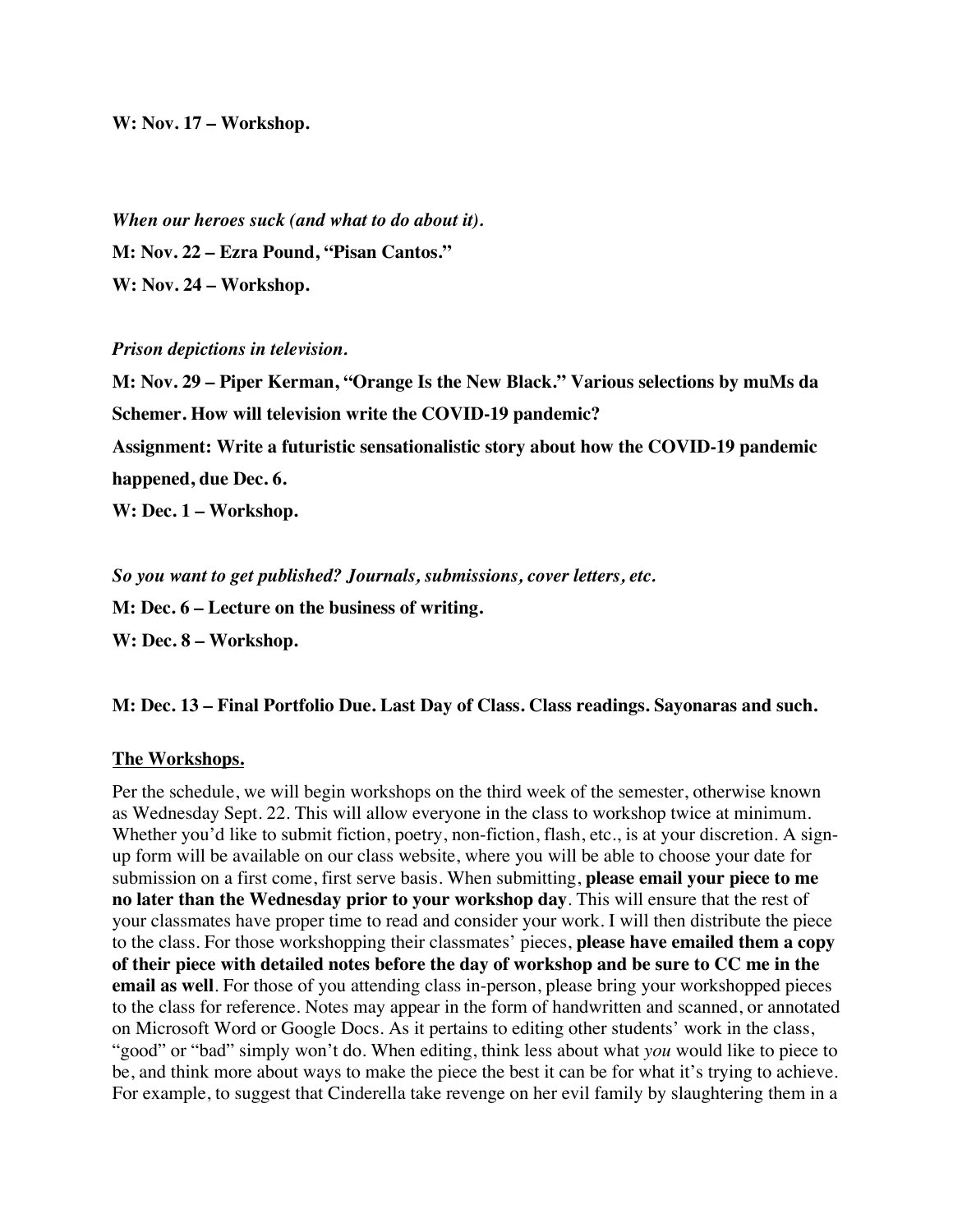machete-fueled rampage––while perhaps entertaining and even poetic––is not apropos for the success of the story itself.

# **Keep this in mind as well as some other major points**:

*X Consider the characters and their respective purposes. Interrogate them––do they need to be* 

*there, or do we need more of them?*

*X Identify the POV. Does it bolster or weigh down the story? Could it benefit from more* 

*closeness, or distance?*

*X Read the dialogue aloud. How does it sound?*

*X Every story has a voice. What's the style of the piece?*

*X Is the setting well established? Do you feel grounded in it?*

*X The author is telling this story for a reason. Why?*

*X Where did you most connect to the piece? Locate that, and beg for more.*

# **Plagiarism**

It's not good. Just don't do it. Offenses will be pursued to the highest extent.

# **Attendance Policy**

If you must miss class please let me know via email as early as possible. Three unexcused absences will result in a drop in letter grade. Otherwise, please keep in mind that your classmates are committed to improving each other's work––including yours. For this reason, show up on time, we'll handle our affairs, and properly leave on time.

# **Office Hours**

Upon the start of the semester, **all students are required to schedule a one on one meeting**. Throughout the semester, office hours will be on a rolling basis, and are able to be coordinated via email.

# **Disability Disclosure Statement**

Academic accommodations are available to any student with a chronic, psychological, visual, mobility, learning disability, or who is deaf or hard of hearing. Students should please register with the Moses Center for Students with Disabilities at 212-998-4980.

NYU's Henry and Lucy Moses Center for Students with Disabilities 726 Broadway, 2nd Floor New York, NY 10003-6675